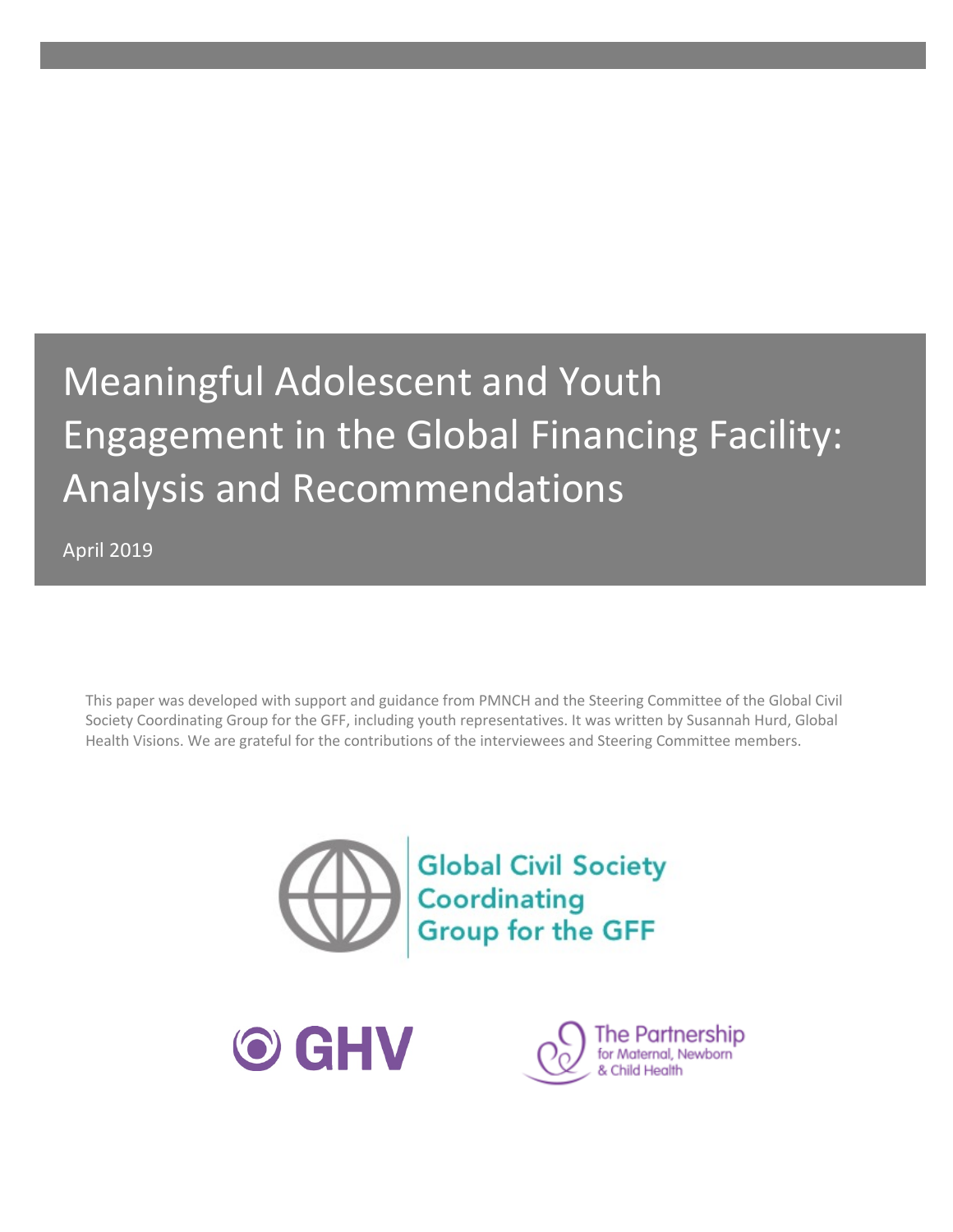**"The moment young people are engaged, it will lead to their health and their participation in nation-building, and in building a stronger Africa. This is not just about health. Inclusion in national and global decision-making is not just as a matter of inclusion, but a matter of necessity."**  – Youth representative, Nigeria –

# **I. Introduction**

### Background

The Global Financing Facility (GFF) aims to help close the funding gap for reproductive, maternal, newborn, child, and adolescent health (RMNCAH) by serving as "a facility that harnesses the strengths and financial resources of a wide array of partners."  $1$  With more than 40% of the world's population under 25, and almost half the world's youth population in sub-Saharan Africa and South Asia, $<sup>2</sup>$  including</sup> adolescent and youth needs, voices, and insights in the planning and implementation of global health and development programs, including the GFF, must be a top priority.

Although global mortality rates have declined since 1990 for young people ages 10-24, the rate of decline has been lower than for young children. The fastest growing risk factor for poor health in young people is unsafe sex, and complications during pregnancy and childbirth are the leading causes of death among adolescent girls in developing countries. Despite these disturbing health indicators, young people aged 10-24 have the poorest health care coverage of any age group.<sup>34</sup>

In the era of the Sustainable Development Goals (SDGs), an inclusive and holistic approach to meaningful adolescent and youth engagement (MAYE) is vital to ensuring that programs and policies, strategies and funding streams, and organizations and partnerships are successful, and ultimately fuel progress that benefits all. There is broad recognition that young people have a right to participate as equal partners in the strategy design, development, rollout, and evaluation of policies that impact their lives.<sup>5 6</sup> For example, in January 2019, over 170 organizations signed on to the *Global Consensus Statement on Meaningful Adolescent & Youth Engagement*, which defines key principles of MAYE as well as resources to support development partners in implementation.

To date, MAYE in the GFF has varied across countries. There are important lessons to be learned about how to strengthen MAYE throughout the GFF partnership to achieve the best health outcomes for women, children, and adolescents. In addition, with the GFF Investors Group's recent time-bound Technical Advisory Group (TAG) formed to develop an action plan to support country-led efforts to improve

1 Global Financing Facility in Support of Every Woman Every Child: Business Plan. June 2015.

<sup>3</sup> Our Future: A Lancet Commission on Adolescent Health and Wellbeing. *The Lancet*, May 2016. https://www.thelancet.com/commissions/adolescent-health-and-wellbeing

http://pubdocs.worldbank.org/en/598311437686176148/1515268-GFF-Business-Plan.pdf

<sup>2</sup> How is the World's Youth Population Changing? World Bank, April 2017. https://blogs.worldbank.org/opendata/chart-howworlds-youth-population-changing

<sup>4</sup> Global patterns of mortality in young people: a systematic analysis of population health data. Patton GC, et al. *The Lancet*, 2009. https://www.thelancet.com/journals/lancet/article/PIIS0140-6736(09)60741-8/fulltext 5 Aiming High: 10 Strategies for Meaningful Youth Engagement. Frontline AIDS, 2016.

https://frontlineaids.org/resources/aiming-high-10-strategies-for-meaningful-youth-engagement/

<sup>6</sup> Global Consensus Statement Meaningful Adolescent & Youth Engagement. PMNCH, International Youth Alliance for Family Planning (IYAFP), and Family Planning 2020 (FP2020), 2018. https://www.who.int/pmnch/MYE-statement.pdf.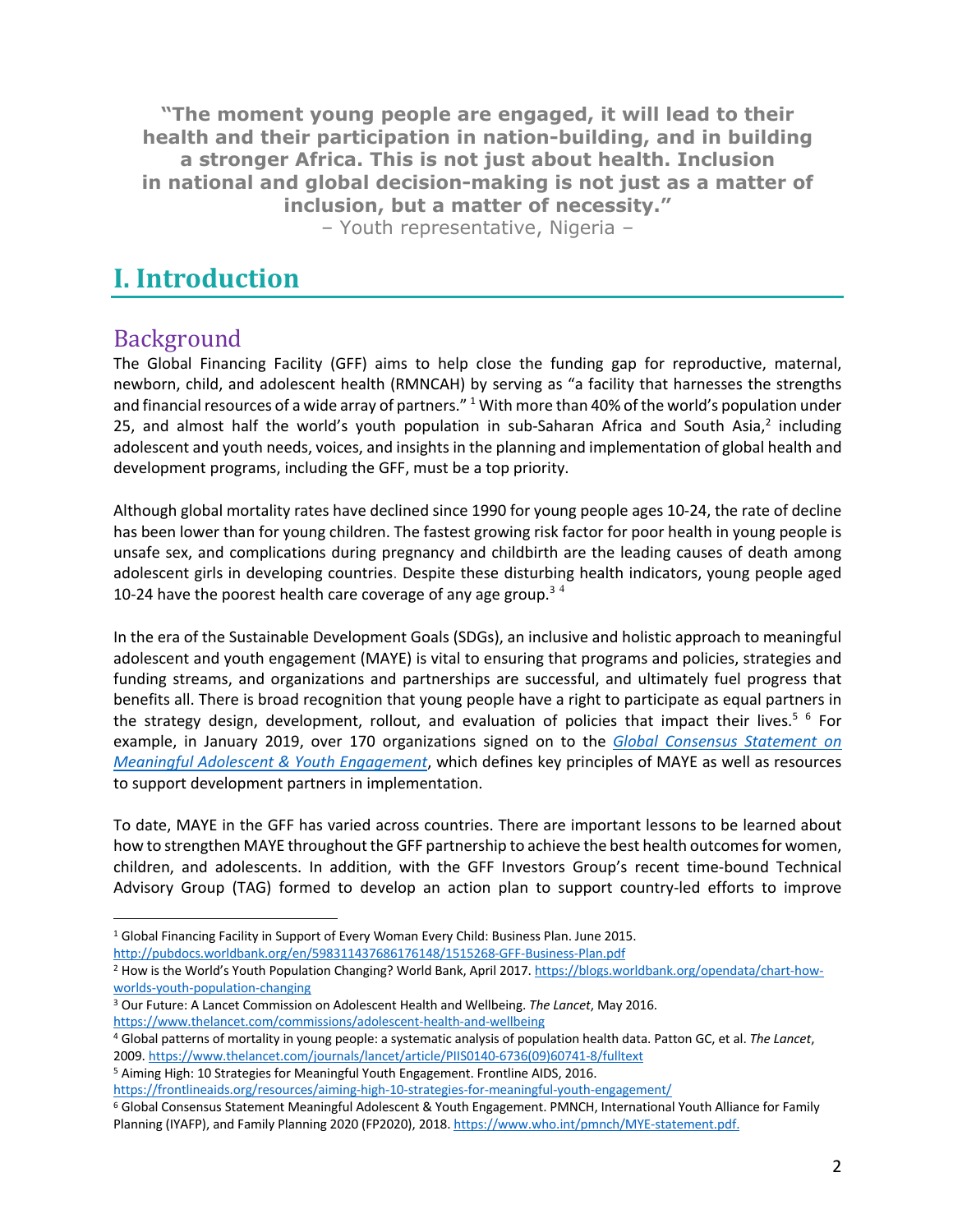adolescent sexual and reproductive health and rights (ASRHR), it is an opportune moment to examine and improve MAYE in the GFF.

This paper seeks to: i) outline best practices in MAYE from existing literature and other global and national health initiatives; ii) highlight examples from several GFF countries to better understand existing challenges and opportunities in MAYE; and iii) make recommendations for enhancing MAYE in the GFF moving forward, at both global and country levels. While this paper focuses on key structures, processes, and stakeholders that are part of the GFF (i.e. the GFF Secretariat and Investors Group, country level multistakeholder country platforms, development of Investment Cases etc.) the lessons and recommendations are applicable across all aspects of the GFF partnership and framework, and for all stakeholders engaging in the GFF. Additionally, the GFF plays just one part in the broader health and development architecture, but there are many other initiatives and stakeholders that can also benefit from the lessons and recommendations outlined in this paper.

### Analysis of Youth Engagement: Methodology

To better understand youth engagement in the GFF process to date, and to help inform recommendations and priorities for strengthening it, The Partnership for Maternal, Newborn, and Child Health (PMNCH), on behalf of the Civil Society Coordinating Group (CSCG) for the GFF and the GFF youth constituency, commissioned Global Health Visions to undertake a brief review of existing literature and documentation on MAYE and to compile highlights of youth engagement in the GFF in four countries – Nigeria, Senegal, Sierra Leone, and Uganda. To inform this process, Global Health Visions completed interviews with 14 stakeholders across the four countries (including youth, civil society, and GFF liaison officers), and gathered inputs from the GFF Civil Society Steering Committee, to assess the level and type of MAYE in the GFF, as well as MAYE in CS coalitions, and the programmatic focus and outcomes of youth-led initiatives related to the GFF and RMNCAH. This analysis provides insight on successes and challenges in youth engagement, as well as lessons learned and recommendations for enhancing MAYE in the GFF. There are limitations to drawing conclusions from a limited set of interviewees and countries. Therefore, this analysis is not meant to be exhaustive. However, clear themes and lessons emerged from the interviews and desk research which can help to inform planning for enhanced youth engagement with the purpose of improved planning and implementation of Investment Cases moving forward.

The World Health Organization and PMNCH defines 'adolescents' as individuals in the age range of 10-19 and 'youth' as ages 15-24.<sup>7 8 9</sup> PMNCH's adolescent and youth constituency's membership includes individuals up to age 30; and the criteria for the selection of the GFF youth alternate representative to the Investors Group includes the age range of 18-30. For the purposes of this paper, we will use the terms 'youth' or 'young people' to include all between the ages of 18-30.

# **II. Meaningful Adolescent and Youth Engagement: We Know What Works**

The lived realities of young people around the world make them effective leaders, key informants, and impactful changemakers. With fresh ideas and visionary approaches to move the needle forward, young

 $7$  Ibid.

<sup>8</sup> Adolescent Health and Development. The World Health Organization,

http://www.searo.who.int/entity/child\_adolescent/topics/adolescent\_health/en/

<sup>9</sup> Youth Power, Meaningful Youth Engagement. Youth Power. http://www.youthpower.org/youth-engagement-cop.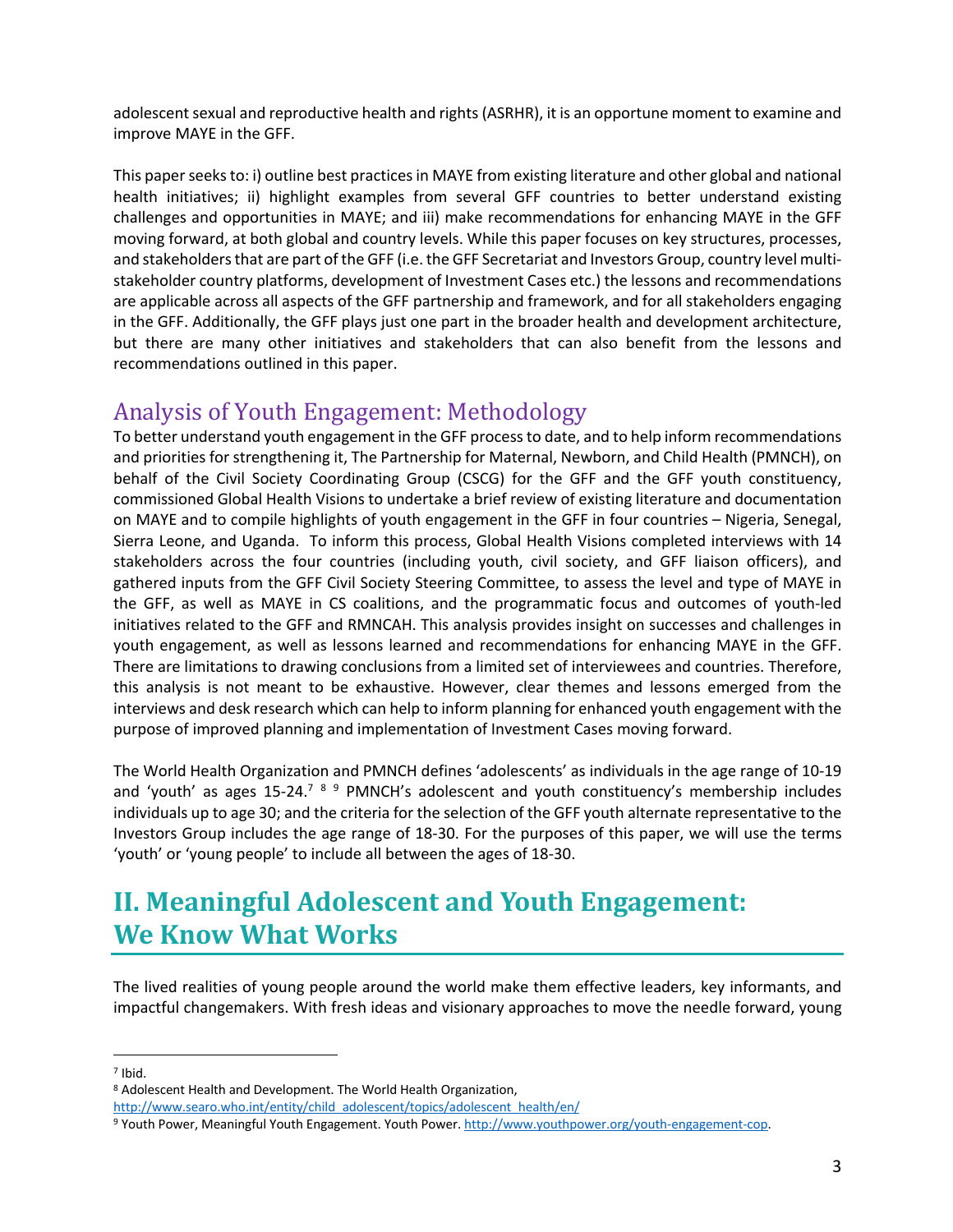people are a valuable resource in global health and development as experts in their own right.10 A multitude of organizations and initiatives have outlined effective approaches to meaningfully engaging youth, and it is important to understand the appropriate terminology, core tenets, and lessons of partner approaches when considering how to strengthen MAYE in the GFF.

MAYE recognizes that various power structures may limit the role and influence that young people have in decision-making processes.<sup>11</sup> In order to effectively engage and support young people in country-led GFF processes, MAYE should include: <sup>12</sup> <sup>13</sup> <sup>14</sup> <sup>15</sup> <sup>16</sup>

- ü **Rights-based, safe, and transparent process:** Effective MAYE must be free from coercion, transparent, and grounded in child and youth rights. It must take place in a safe environment where young people are respected as equals and their views are valued. Safeguarding also includes taking into account youth mental health considerations and child protection measures, as appopriate.
- $\checkmark$  **Clear framework for engagement:** A clear framework for young people to voice their concerns should be outlined from the start and should include leadership roles. Youth should be regularly consulted on whether or not they feel that their opinions and ideas are being valued and effectively incorporated, if there are ways MAYE could be better implemented, and if they feel supported both financially and as a contributing member of the group.
- $\checkmark$  Inclusive language and rooted in equality and diversity: Inclusive language should be utilized in all proceedings. The core principles of gender equality – ensuring that girls and women have equal representation – should be central to the MAYE structure. MAYE should also be respectful of all young people's varying backgrounds and identities.
- ü **Skill building and growth opportunities:** It is also important to continually build the skills of young people through mentorship support and learning opportunities. This process helps to strengthen and nurture young people's abilities to make effective decisions as experts and creates a reciprocal environment where they feel supported and valued.

Even with many tenets of MAYE being widely shared, and a push for the health and development sectors to embrace the leadership capabilities of young people, many barriers still exist. From cultural norms to misguided information and tokenistic approaches, many young people still feel that their voices are not given equal weight and that safe spaces that foster learning and engagement are few and far between.<sup>17</sup> Solely having a youth program, or a young person holding a seat within a partnership, does not mean MAYE is taking place. A closer examination into the power structures at play, the level of trust to let adolescents and youth lead and make decisions, and the commitment to transparency are all key indicators that will help to shed light on how the entity or organization is engaging young people.<sup>18</sup>

 <sup>10</sup> "Youth Engagement in Development: Effective Approaches and Action-Oriented Recommendations for the Field." *USAID,* Jan. 2014, https://pdf.usaid.gov/pdf\_docs/PA00JP6S.pdf?utm\_source=youth.gov&utm\_medium=federallinks&utm\_campaign=reports-and-resources

<sup>&</sup>lt;sup>11</sup> PMNCH, IYAFP, FP2020, 2018.<br><sup>12</sup> Ibid.

<sup>13</sup> Frontline AIDS, 2016.

<sup>&</sup>lt;sup>14</sup> Strategy for Youth Engagement in Internal Decision Making. Plan International, 2013. https://planinternational.org/publications/plan%E2%80%99s-strategy-youth-engagement-internal-decision-making

<sup>&</sup>lt;sup>15</sup> Engage Youth: A Discussion Paper on Meaningful Youth Engagement. Women Deliver, 2016. womendeliver.org/wpcontent/uploads/2016/04/Meaningful\_Youth\_Engagement\_Discussion-Paper.pdf.

<sup>16</sup> Adolescent and Youth Engagement Strategic Framework. UNICEF, 2017.

http://www.unicefinemergencies.com/downloads/eresource/docs/Adolescents/63792683.pdf.

<sup>17</sup> Women Deliver, 2016.

<sup>18</sup> Ensuring Youth Participation in Sexual and Reproductive Health Policies and Programs: What We Know*.* The International Women's Health Coalition (IWHC), iwhc.org/wp-content/uploads/2015/03/youth-participation.pdf.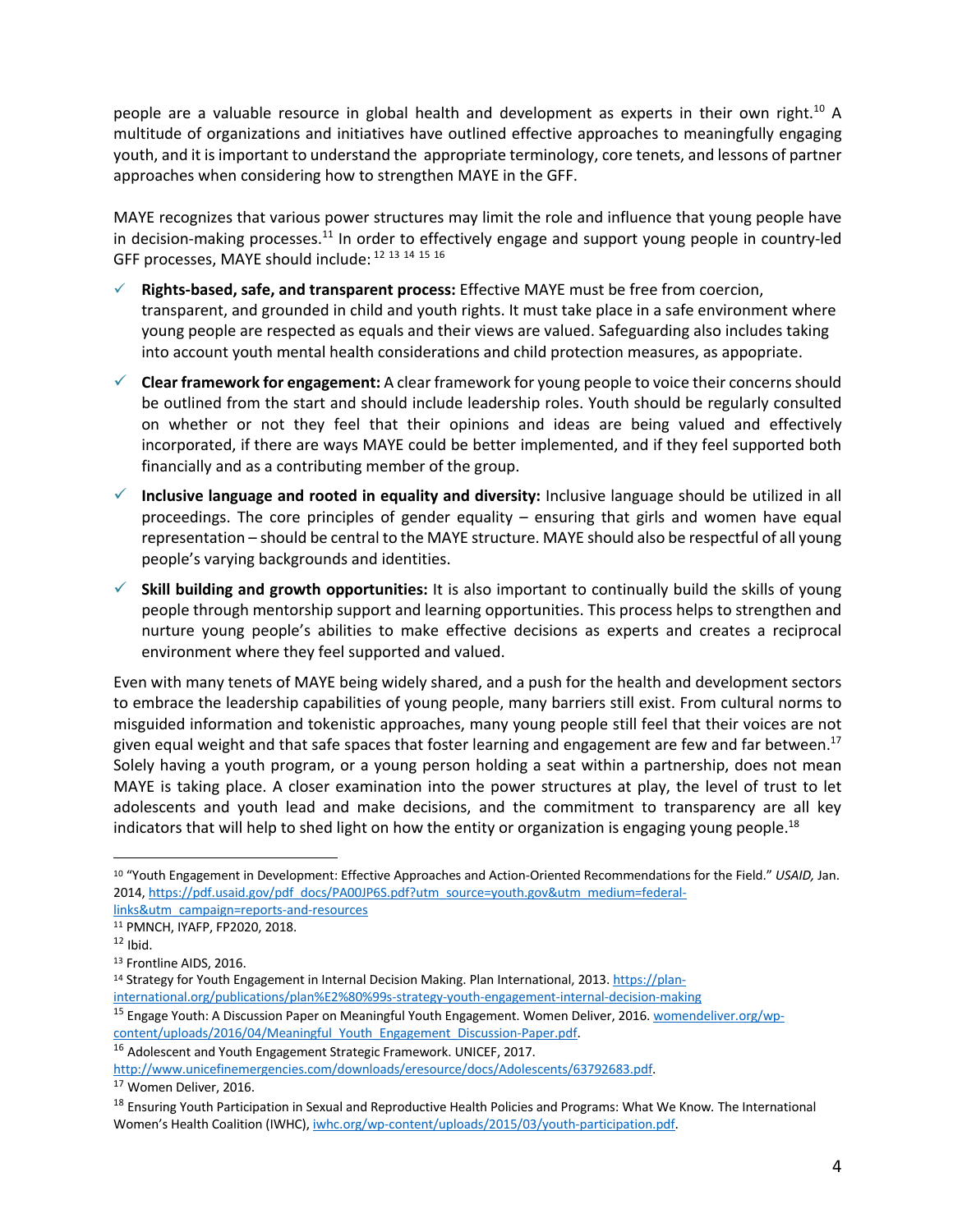One of the major concerns around MAYE is the lack of high-quality evidence on its impact.<sup>19 20</sup> While circumstantial evidence supports the idea that MAYE bolsters effectiveness and produces higher quality

programming, there is a need for more rigorous studies on both the frameworks of implementation and the impact it plays on enhancing outcomes.<sup>21</sup>  $22$  Even with the need for more research, as key beneficiaries of many global health programs, young people have a right to be included in the planning, implementation and monitoring of those programs.23 Meaningful engagement of young people also allows for increased accountability and sustainability of initiatives. With the potential to enhance MAYE throughout the GFF mechanism, the opportunity to evaluate its impacts would offer valuable insights to the global community.

*"Youth should not be passive beneficiaries – they need to be active! Let them lead to bring together CSOs and other stakeholders to share their needs. Let's make them independent so we can see how we can tap into their potential."*  Civil Society Representative, Sierra Leone

# **III. Adolescent and Youth Engagement in the GFF To-Date**

### Global Level

As the GFF ASRHR TAG draft paper points out, one of the eight outcome goals of the GFF is reducing the fertility rate for adolescents (15-19 years of age), and among the 11 countries with final Investment Cases, all have identified at least one adolescent-specific indicator. However, few Investment Cases respond to the unique needs of adolescents, such as youth-friendly services, nor do they include multi-sector investments to address social and gender determinants of adolescent health across education, water and sanitation, and social protection, for example.<sup>25</sup> 26

However, while ASRHR has surfaced as a growing priority for the GFF, youth engagement has not been systematic. In late 2017, youth leaders participating in an FP2020 led event ahead of the GFF Investors Group meeting joined the annual GFF civil society workshop and called for more youth engagement in the GFF process. Subsequently, the then civil society Investors Group representatives earmarked one of the alternate 'seats' for civil society on the GFF Investors Group to a youth representative. A youth representative was selected by PMNCH's adolescent and youth (AY) constituency to fill the role.

In April 2018, the youth alternate representative presented a draft AY Addendum to the GFF Civil Society Engagement Strategy (CSES) to the Investors Group, which was broadly supported. The CSES outlines strategies for enhancing engagement, such as transparent, inclusive, and accountable representation of CSOs, including youth, in both global and national platforms guiding the GFF process. This guidance is also

 <sup>19</sup> USAID, Jan. 2014

 $20$  IWHC.

<sup>21</sup> USAID, Jan. 2014.

<sup>&</sup>lt;sup>22</sup> What's the Evidence? Youth Engagement and the Sustainable Development Goals. Plan International, 14 Jan. 2019, planinternational.org/publications/youth-engagement-and-sdgs.

<sup>23</sup> USAID, Jan. 2014.

<sup>24</sup> PMNCH, IYAFP, FP2020, 2018.

<sup>25</sup> GFF Monitoring Strategy, https://www.globalfinancingfacility.org/sites/gff\_new/files/documents/GFF-Results-Monitoring-Framework.pdf

<sup>&</sup>lt;sup>26</sup> Adolescent Sexual and Reproductive Health and Rights: The GFF's Support to Accelerate Action. Draft for discussion at the 8<sup>th</sup> Investors Group Meeting, April, 2019.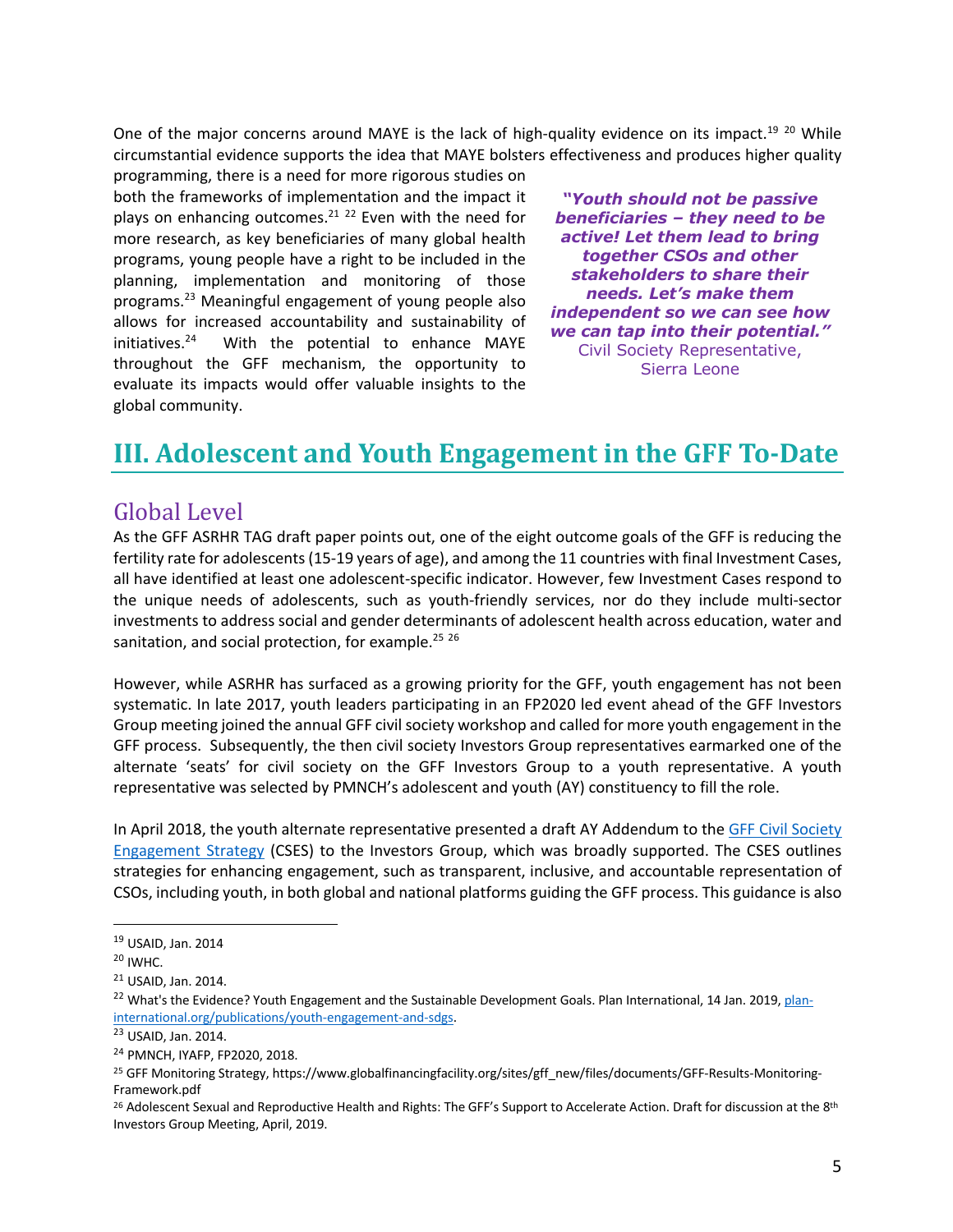outlined in the Guidance Note: Inclusive Multi-Stakeholder Country Platforms in Support of Every Woman Every Child. The AY Addendum, however, more specifically outlines the ways in which youth and youthled organizations can be adequately represented and meaningfully engaged in global and country-level processes to contribute to meeting GFF and country-specific goals. In November 2018, a constituency of nine youth representatives from GFF countries attended the annual GFF civil society workshop in Oslo, Norway. The youth representatives played an active role as presenters, facilitators, and participants, and they utilized the time to align around key priorities for enhancing youth engagement in the GFF and meeting with key stakeholders on the GFF Investors Group and Secretariat to begin discussing those priorities. A youth speaker also participated in the GFF's high-level replenishment event in Oslo.

### **Country Level**

Youth engagement varies significantly across GFF countries, based on a variety of factors. This includes where each country is in the GFF process, existing mechanisms for civil society and youth engagement in government-led processes, youth engagement in CSO coalitions or multi-stakeholder working groups, the existence of a coalition(s) or network(s) of youth-led organizations and the capacity of that network, funding for youth engagement, and cultural acceptance of youth engagement in policy and program planning. Most GFF countries do not have official youth representation on the government-led multistakeholder country platform; of note, Malawi does have a youth representative on their country platform, though stakeholders from Malawi were not interviewed for this paper. Annex 1 highlights four country examples (Nigeria, Senegal, Sierra Leone, and Uganda) of how youth are being engaged in GFF processes at the national level, and how they are coordinating amongst themselves and with civil society. A summary of the current challenges, lessons, and recommendations for improving MAYE in the GFF across countries can be found in section IV.

# **IV. Lessons and Recommendations**

### The Value of Youth Engagement

Young people have important contributions to make to the GFF. These contributions can make the GFF more sustainable, innovative, and accountable, and ensure that it is reaching one of the most critical beneficiaries with services and supplies that meet their needs. Stakeholders who were interviewed and provided inputs for this paper emphasized that not only do young people deserve to be at the table to participate in planning, implementation, and monitoring, but they also provide **unique perspectives** about the challenges and issues that youth and adolescents face, which are often misunderstood. They have **connections to communities at the grassroots level** which can inform policies and programming to make them stronger, and also ensure that information and services reaches those most in need. Many young people are technical experts, advocates, and community leaders, irrespective of their age, and should be valued as such.

Stakeholders also pointed out the importance of engaging young people for the **sustainability of the GFF.** If the younger generation is engaged in the process from the beginning, they will feel invested in the success of the GFF and it will encourage more young people to share the successes of the GFF and mobilize resources. The ripple effects have the potential to last for years, as the engagement process will contribute to building their capacity to effectively support policy processes, contributing to the longterm success of the GFF and advancing RMNCAH in their countries.

*"It can lead to sustainability of the GFF – I believe that. You build our capacity now on GFF, this will be a benefit for the whole GFF."*  Youth Representative, Sierra Leone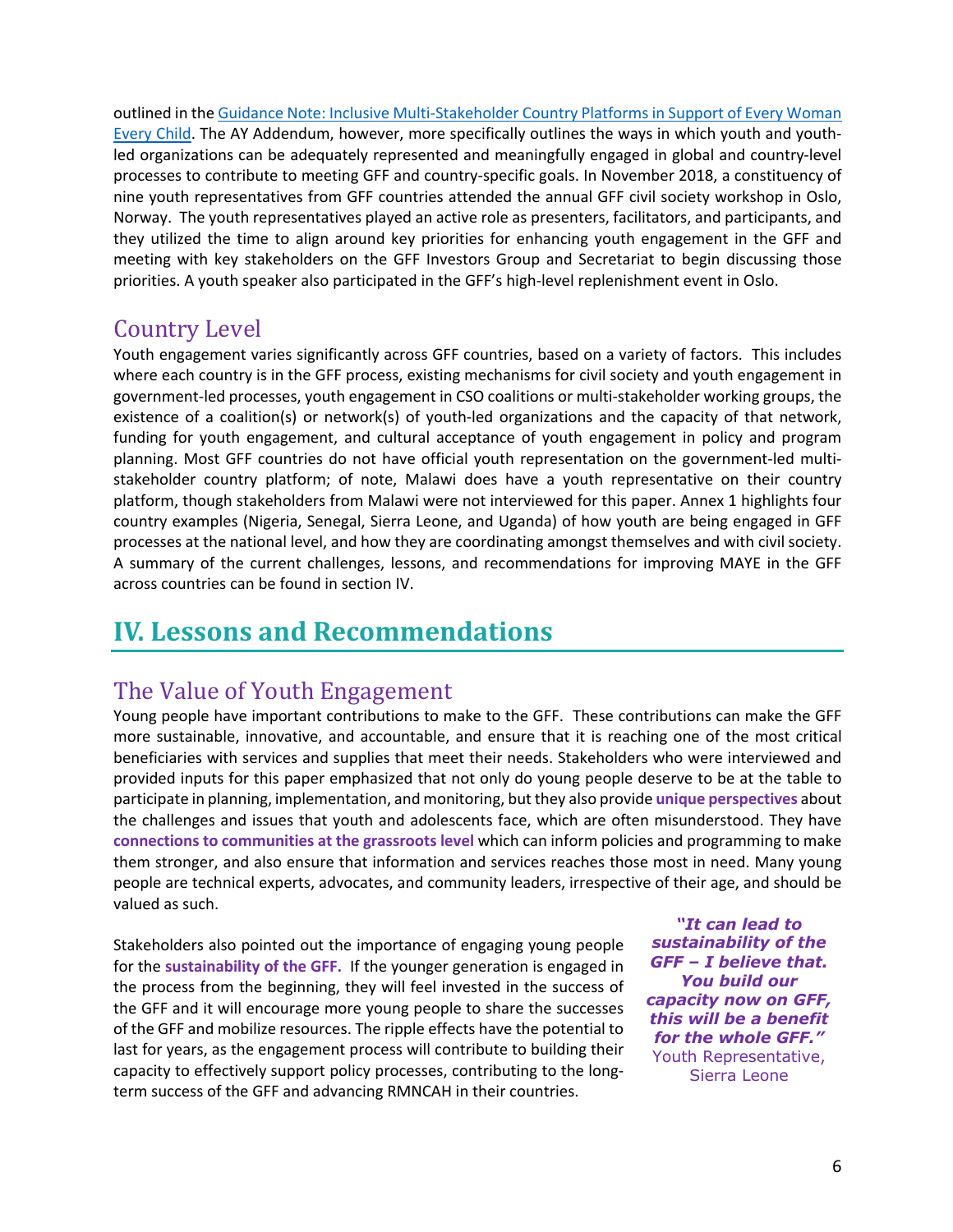Young people also have an important role to play in **accountability**, as beneficiaries of the mechanism and advocates with strong community connections. One of the key recommendations of the 2017 Independent Accountability Panel for Every Woman Every Child is to harness the power of young people to hold Global Strategy stakeholders to account at global, regional, and national levels.<sup>27</sup> While data and evidence on AYSRHR interventions and financing are limited,<sup>28</sup> GFF stakeholders noted that youth can work closely with communities to monitor the implementation of services that are youth-friendly and responsive to their needs, including through tech innovations. Youth are also motivated to track progress and keep partners accountable.

### Challenges with MAYE in the GFF

Common challenges in MAYE were raised by stakeholders across GFF countries. These challenges, outlined below, represent important learning opportunities for identifying bottlenecks and areas for improvement that will ultimately contribute to a stronger GFF with better outcomes.

□ **Representation and value-add:** In each of the GFF countries profiled for this paper, there is no official youth seat on the multi-

*"We can't have 10 youth representatives on a given platform. We need to develop the culture of feedback and gathering input."*  Civil Society Representative, Nigeria

stakeholder country platform. This significantly limits the ability of young people to drive decisionmaking, support implementation, and participate in monitoring to ensure that the GFF adequately addresses the health needs of adolescents and young people. While youth are engaged in the CSO coalitions and working groups associated with the GFF, this may dilute their voices and limit their direct contributions. Stakeholders indicated that many government representatives don't fully understand the value of engaging young people in policy processes.

- □ **Resources to support effective youth engagement, coordination, and feedback loops:** Resources to support meaningful youth engagement, coordination, advocacy, and accountability are limited. Though a few strong youth leaders, organizations, and coalitions exist, and a number of young people have been engaged with CSOs in the GFF, much more support is needed to allow youth representatives to share information and engage a broader constituency of youth. Stakeholders report that youth-led organizations and coalitions in GFF countries do not have sufficient financial resources to support robust communication channels, meeting space and travel support for advocacy and action planning that engages sub-national youth, and staff time to take forward implementation activities that will support Investment Cases and country goals.
- □ **CSO support for youth engagement:** Across all of the countries interviewed, youth stakeholders indicated that while civil society has played a critical role in supporting them, they still feel they have had to continue pushing for their voices to be heard among CSOs. Youth representatives expressed that civil society has also had to fight for their engagement in the GFF, therefore they should be supporting youth "rather than making them go through the same fight." At the same time, civil society representatives indicated that they are trying hard to engage young people, but they may not always know the right focal person to engage from youth-led organizations. There may also be a lack of

 <sup>27</sup> Transformative Accountability for Adolescents. Independent Accountability Panel, 2017. http://iapreport.org/2017/

<sup>&</sup>lt;sup>28</sup> Adolescent Sexual and Reproductive Health and Rights: The GFF's Support to Accelerate Action. Draft for discussion at the 8<sup>th</sup> Investors Group Meeting, April, 2019.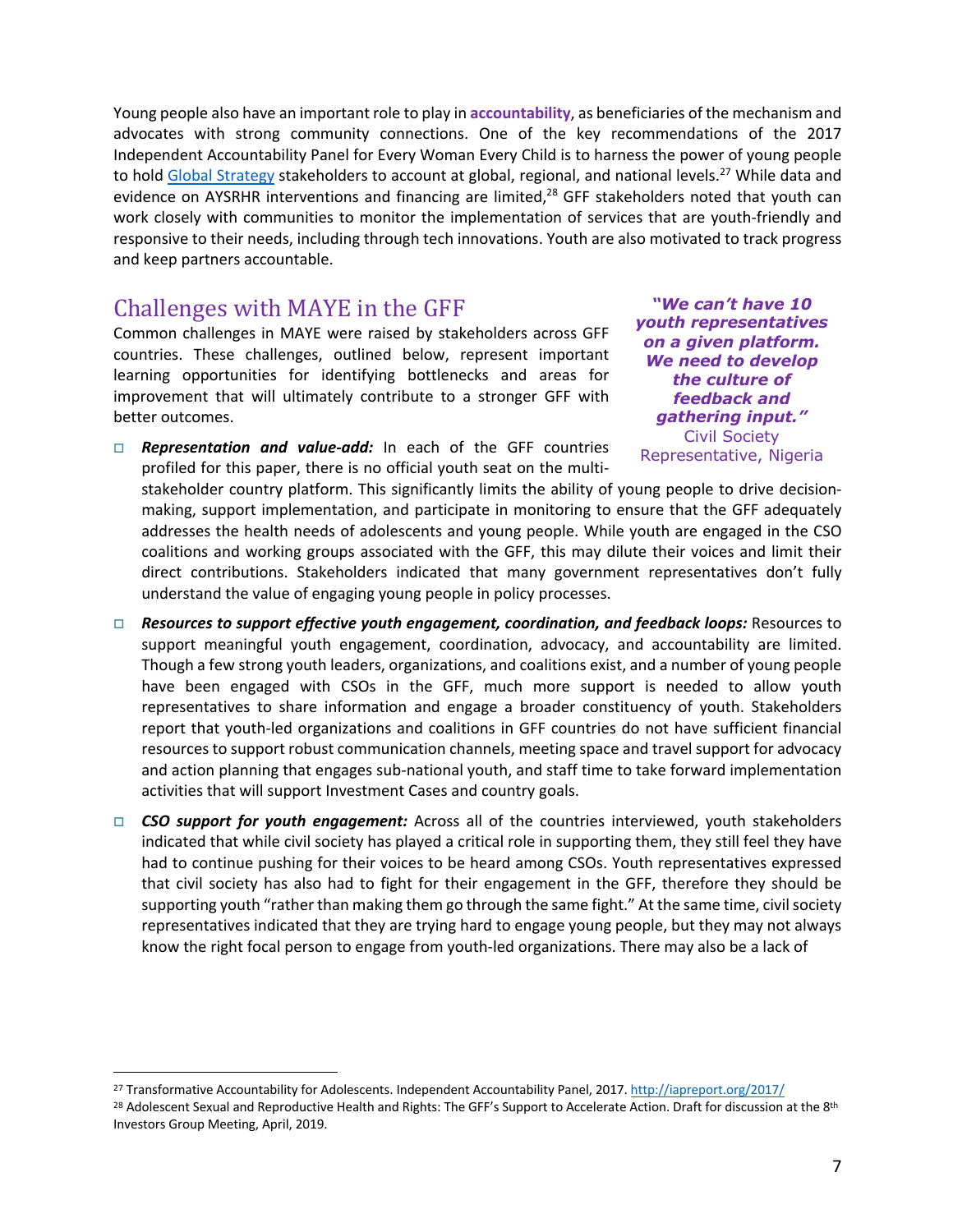consistency in who is attending meetings from one particular youth organization or network, and variable levels of preparation and feedback loops between alternating representatives, leading sometimes to confusion and a lack of continuity. Stakeholders also indicated that competition among

*"In Africa, we still believe that elders must be the only leaders. We are not seen as being intelligent and resourceful in decision-making."*  Youth Representative, **Nigeria** 

CSOs, and among youth-led organizations, for funding and recognition is real, which sometimes leads to poor communication and information sharing among CSOs and among youth; although this kind of competition is understandable given the tight funding landscape, ultimately it does not benefit anyone.

□ **Cultural norms equate age with expertise:** Stakeholders in several countries indicated that there are long-standing social and cultural norms that value elders. Consequently, young people are not inherently valued for their expertise or opinions, particularly in high level decisionmaking related to health and development policies and financial planning.

### Recommendations

Building on what we know works in MAYE from existing literature, stakeholder interviews, inputs from the GFF civil society Steering Committee, and priorities outlined by the GFF youth constituency, the following recommendations highlight key areas of focus that GFF stakeholders at global and country levels can implement to ensure that young people can effectively contribute to improved GFF outcomes.

### **GLOBAL / REGIONAL RECOMMENDATIONS**

#### **1. Global youth representation**

To ensure that the interests of adolescents and youth are effectively represented in key GFF strategies, approaches, and investments, youth need to have a dedicated youth seat and alternate on the Investors Group, distinct from civil society, and opportunities to participate in relevant global meetings. Global-level representation also sets an important example for how young people are valued as equal contributors in the GFF partnership. Young people should select their own representatives to participate in global platforms and forums with rotation and diversity being important selection factors to

*"In PMNCH, our constituency has the same weight as other constituencies – this gives us an even voice; we have a balanced seat at the table."* Youth representative, Uganda

avoid having the same youth representatives always participating in global processes. Similarly, youth should be meaningfully represented and engaged in all global civil society structures related to the GFF, including CSCG Working Groups.

#### **2. AY Addendum to the Civil Society Engagement Strategy and Action Plan**

An important part of aligning the diverse stakeholders engaged in the GFF across global and country levels is the endorsement of a common strategic approach by the leadership of the GFF. While the CSES outlines principles and approaches for effectively engaging CSOs in the GFF, inclusive of youthled organizations and coalitions, the AY Addendum, up for endorsement at the April 2019 Investors Group, outlines more specific approaches for ensuring that the voices of young people can be effectively leveraged in support of common goals. The AY Addendum will also need to be supported by a resourced action plan which maps out concrete activities for different partners; a draft of this action plan is being developed by the GFF youth alternate representative to the GFF Investors Group, supported by a number of youth engaged in the GFF in countries and the CS Steering Committee.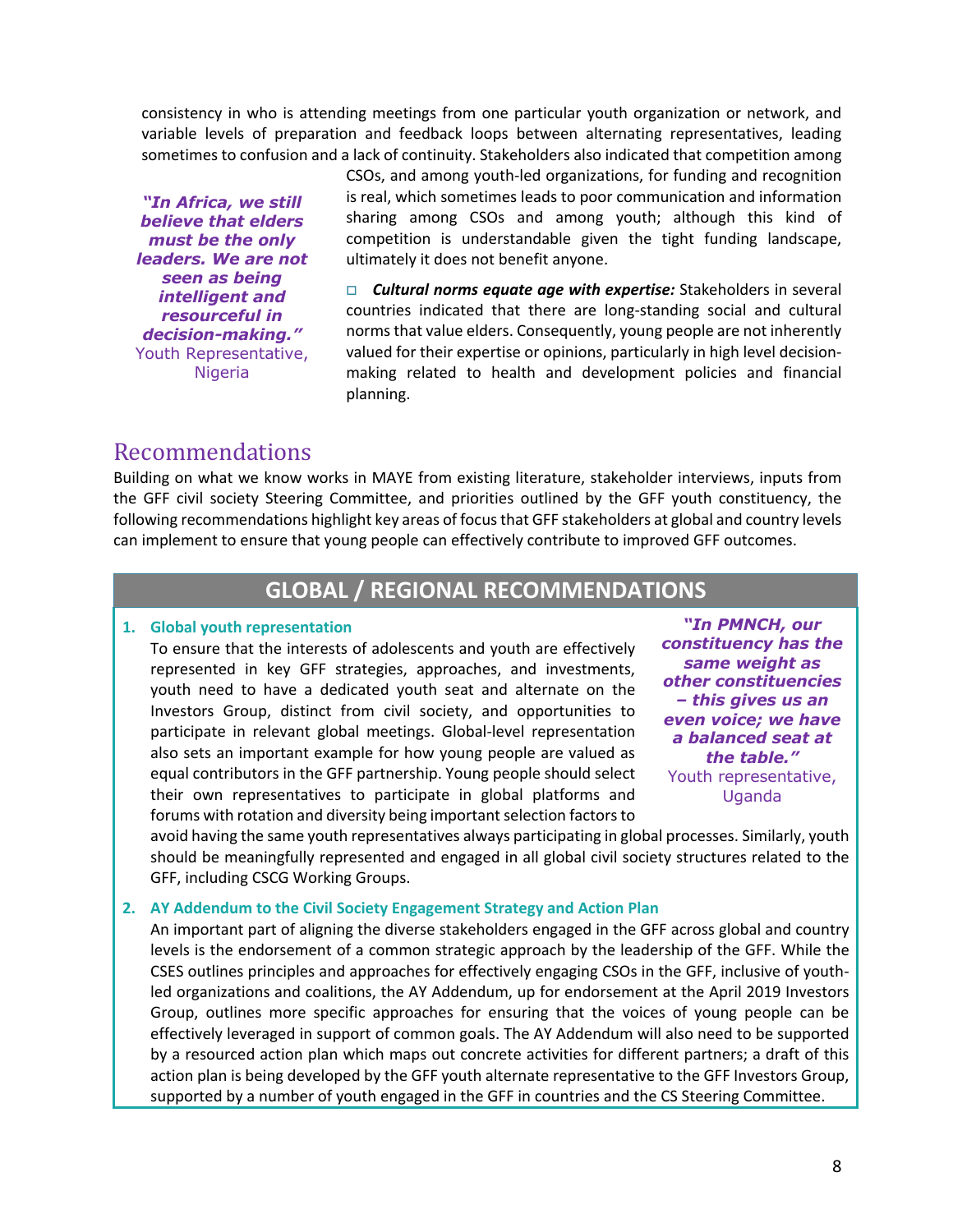#### **3. Resources for consultation, coordination, and action**

Meaningful and effective youth engagement requires resources so that youth participants in global and country platforms can engage with and fully leverage the inputs of a diverse and far-reaching youth constituency. These resources include financial and technical support, as well as time and space for regular meetings with the GFF youth constituency to define and assess youth GFF engagement, establish modes of communication to ensure adequate representation, and to support the implementation of coordinated action in support of GFF Investment Cases. Without resources and support for these types of consultation and feedback mechanisms, youth engagement is tokenistic, rather than meaningful, and the GFF will not benefit from the diverse voices that young people bring.

#### **4. Cross-country learning, capacity-building, and empowerment**

Young people engaging in the GFF have critical expertise, connections with communities, and innovative ideas to contribute to enhancing results. However, they also seek opportunities for learning from colleagues in other countries and capacity-building, particularly in the areas of advocacy, civic engagement, accountability, and budget tracking. Global and regional partners have an important role to play in supporting and facilitating these goals through training, webinars, blogs, and communication platforms for coordination and information-sharing. Building their capacity will also contribute to their empowerment as leaders, both now and in the future.

### **COUNTRY RECOMMENDATIONS**

#### **1. Country platform youth representation**

As with global representation, youth should have a dedicated seat(s) on the country platform that guides decision-making about the GFF, in alignment with the recently launched GFF Country Implementation Guidelines. While representation alone does not constitute meaningful engagement, it is an important first step in giving young people the opportunity to share their knowledge and expertise, and it has the potential to shift perceptions around the value of youth voices in policy processes for the GFF and beyond. Youth representative(s) should be selected by their own constituency through a transparent process, and they must be given the capacity to engage meaningfully. Youth representatives should be involved in clearly defining their roles and the ways in which young people can support GFF implementation.

#### **2. Mapping of youth-led organizations and coalitions, and dedicated youth structures**

Each country context will dictate the appropriate structures for supporting MAYE in the GFF beyond country platform representation; however, a rapid mapping of existing youth-led organizations and coalitions represents an important starting point for understanding the landscape of young people who can be tapped to support and engage in the GFF process, and the existing structures that can be built on to support coordination. Youth-led coalitions may also benefit from their own working groups, meeting spaces, and coordination structures, though they should continue to work closely with civil society to avoid duplication. Innovative and low-cost solutions such as WhatsApp and Google Groups should be leveraged to support communication and consultation.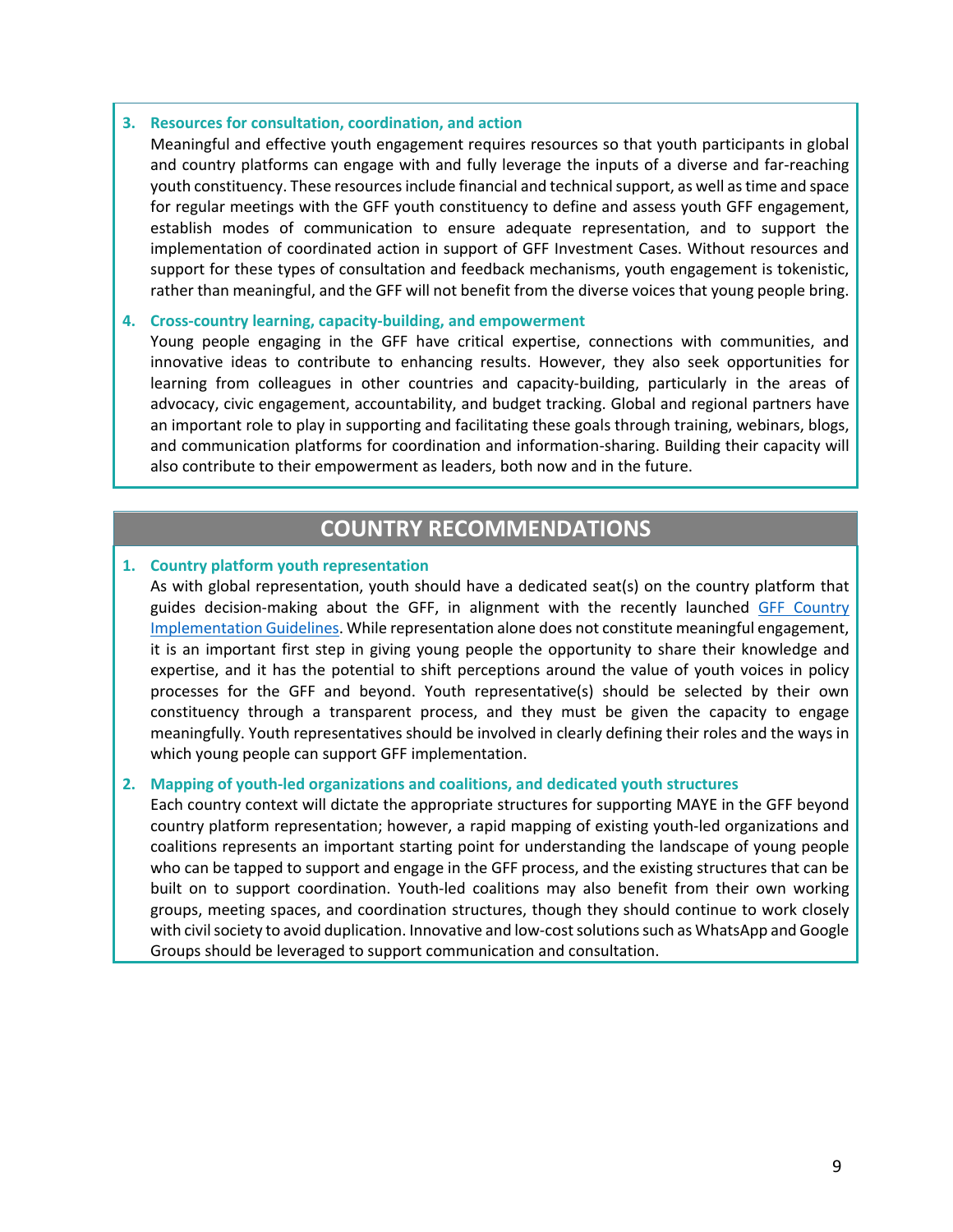#### **3. Strategy and/or action plan for GFF Engagement**

Stakeholdersin GFF countries(e.g. youth together with government, civil society, GFF Liaison Officers etc.) must work together to outline and support clear and specific mechanisms for youth engagement and roles for young people in supporting the GFF. This may include a country-specific GFF AY engagement strategy and/or action plan that outlines how and when young people can be involved in the GFF. Strategies and action plans should be developed through a consultative process with a wide range of youth on the GFF, with particular focus on those at the sub-national level; specific activities and financial resources should be identified for youth to support the implementation and monitoring of the GFF Investment Case, for example through resource mobilization, community engagement, demand generation, or social accountability.

#### **4. Alignment and coordination with civil society**

Continuing to cultivate a culture of information sharing and coordination among CSOs and youth is critical to the GFF partnership, and to ensuring CSOs and youth can amplify the many common goals and priorities. Civil society should continue supporting MAYE in CSO coalition structures around the GFF, while ensuring that their voices are meaningfully and adequately represented. Several stakeholders also noted that mentoring programs between CSOs and youth-led organizations may offer important opportunities for engagement and capacity building.

*"While they are integrated within the CS coalition, their voice may be drowned. They would benefit from having a separate space, structure, workplan, representation."* GFF representative, Senegal

# **V. Conclusion and Next Steps**

In the coming months, continued progress is expected to improve youth engagement in the GFF. Though there have been challenges to date, the global community is poised to take advantage of this opportune time to leverage the partnership model of the GFF to bring young people into the policy dialogues that will shape their health and their future.

This month (April 2019), the AY Addendum to the CSES will be presented for official endorsement at the GFF Investors Group meeting. In addition, she and the CSO Investors Group representatives will be working closely with the GFF Secretariat this year on the request to have an official seat(s) for youth on the Investors Group. A group of young people engaged in the GFF, in alignment with the CSCG and PMNCH's AY constituency, has also worked to develop a GFF AY Engagement Action Plan to guide specific actions and activities for taking forward the AY Addendum and the recommendations in this paper. These steps and plans for the future, created by young people who are currently involved in the GFF, showcase their leadership and commitment to MAYE as a way to fuel progress within the GFF. It is also important to recognize the ripple effects and enhanced progress that can be achieved if more young people are effectively and meaningfully engaged in the GFF mechanism.

While the GFF looks to expand, and with impressive strides having been made to date, now is the time to look at approaches that allow for even more sustainable and impactful outcomes. Through the meaningful engagement of young people, the GFF will see valuable contributions to the knowledge and expertise that feed into sustainable future planning, greater accountability, and enhanced support for, and buy-in from, young people who will serve to spur progress at both global and country levels. But it is not just about the benefits to the GFF. Young people have a right to be involved in the decisions that will impact their lives and the lives of generations to come.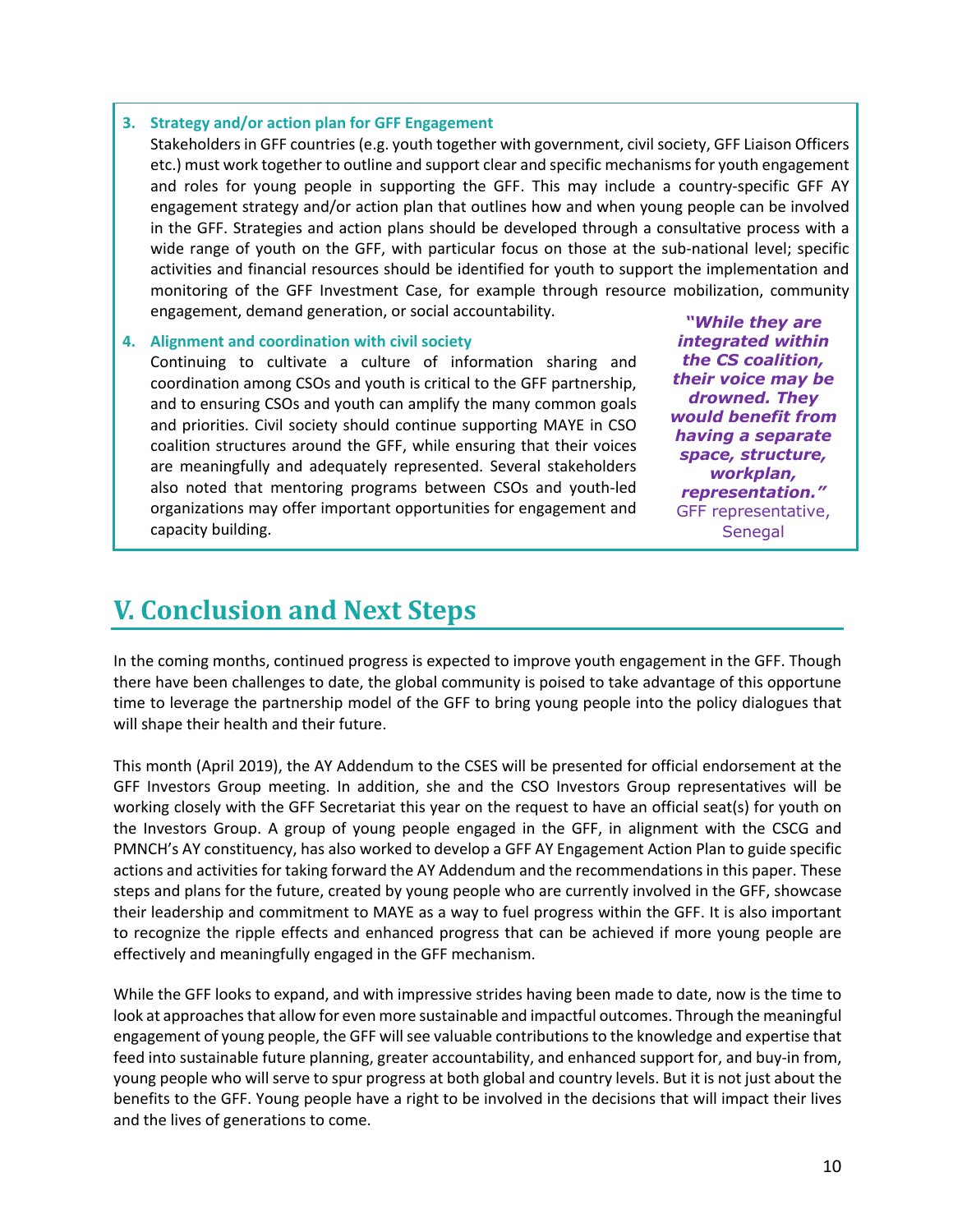# **Annex 1: Country Highlights**

### **NIGERIA**

□ Youth engagement in the GFF process: Youth engagement in the GFF in Nigeria is fairly nascent. Youth do not occupy an official seat on the government-led multi-stakeholder country platform which oversees the GFF process and the implementation of Nigeria's Basic Health Care Provision Fund (BHCPF); however, advocacy efforts are underway to establish youth representation. After consistent advocacy efforts with government, civil society now has two seats on the country platform. Historically, youth engagement in policy planning has been limited and not widely accepted in Nigeria, with a general lack of understanding of the value of youth engagement. However, stakeholders indicate that this may be slowly shifting.

*"The members think that because they were all youths at one point themselves, that they know about the youth issues and problems; but we are starting to see a paradigm shift."* Civil Society Representative, Nigeria

- □ *Youth engagement in the CSO platform:* Starting in 2018, civil society made an important first step in strengthening youth engagement by including a youth representative on the CSOs GFF working group – a committee of the Health Sector Reform Coalition (HSRC), hosted by HERFON; other young people may attend working group meetings as observers. CSOs have also supported youth-led organizations to participate in national accountability processes, such as the review of the National RMNCAH-N (GFF) Investment Case, and the development of the working group's 2019 workplan focused on monitoring GFF and BHCPF funds. However, stakeholders suggest that some CSOs may still not fully recognize the value of youth engagement or see it as a priority. Challenges persist with coordination among youth-led organizations and coalitions participating in CSO working groups and processes, in part due to funding constraints.
- □ *Youth capacity and structures for coordination and advocacy:* **Resources to support youth** coordination, advocacy, accountability, and capacity building are limited, which restricts the ability to fully leverage the inputs of a diverse and far-reaching youth constituency beyond the national level. However, there are several strong and active youth-led organizations and coalitions in Nigeria engaging RMNCAH and GFF-related activities. Education as a Vaccine, for example, serves as the youth representative on the GFF CSOs working group. They have developed a strategy to guide their work on the GFF (with support from PMNCH), including analyses of the BHCPF operation manual, state-level implementation plans, and the National Health Strategic Development Plan II to assess gaps related to adolescent and youth sexual and reproductive health and rights (AYSRHR). Nigeria Youth Champions for Universal Health Coverage (NYC4UHC) is a coalition of youth representatives from six states which is advocating for youth representation in health-related decision-making at national and state levels and participating in GFF accountability processes.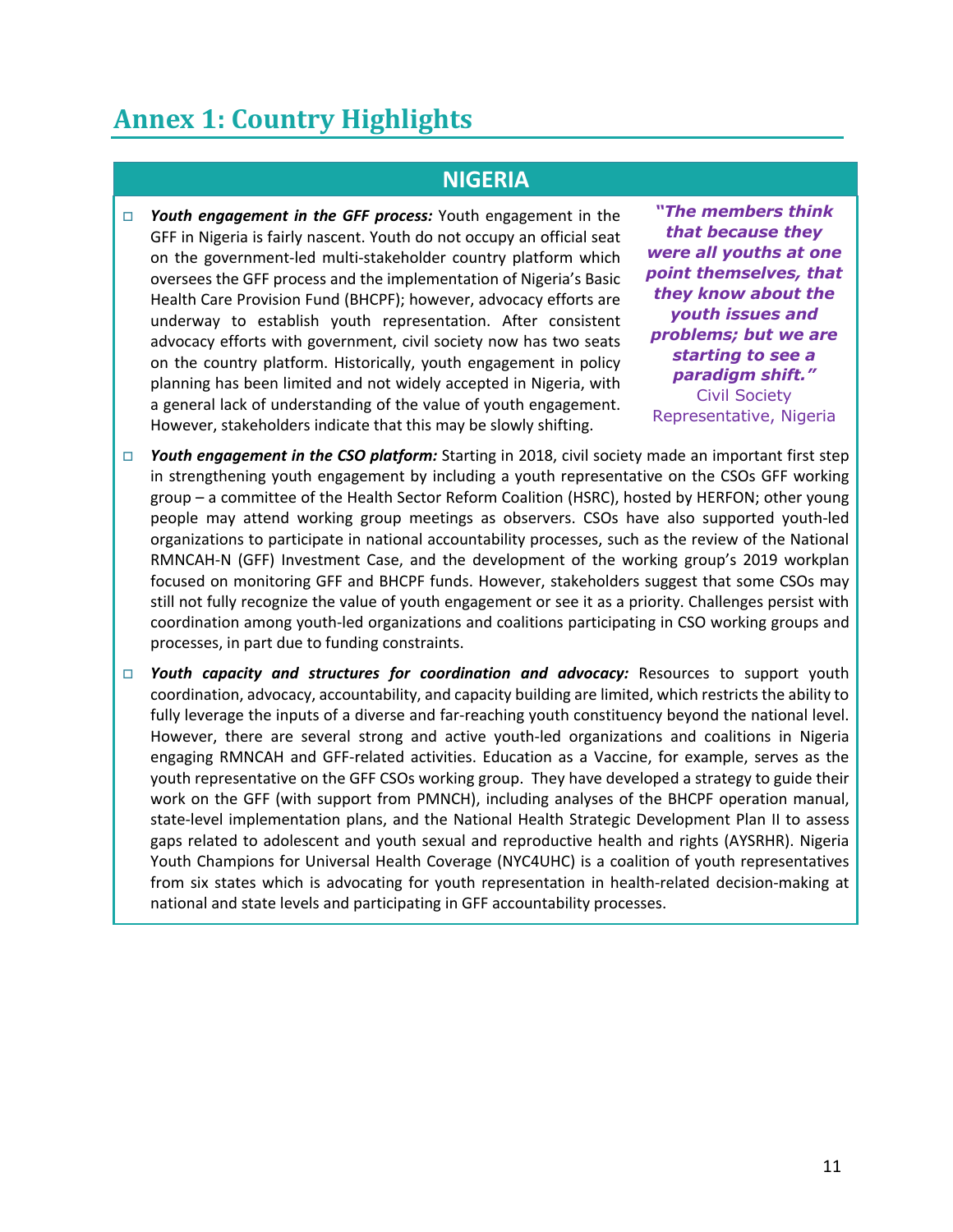### **SENEGAL**

□ *Youth engagement in the GFF process:* While engagement began late, youth are now engaged in many aspects of the GFF process in Senegal. However, they do not occupy an official seat on the multistakeholder country platform. Youth were not involved in the development of the GFF Investment Case, for example, but they were invited to participate in its validation and launch. There are youth representatives that are part of the CSO coalition working on the GFF, and on the multi-stakeholder

Commission for Adolescent and Youth Sexual and Reproductive Health – both of which are part of the GFF platform. However, young people do not have direct access to decision-making processes for the GFF.

□ Youth engagement in the CSO platform: Youth-led organizations are an integral and important part of the CSO coalition working on the GFF. They have a dedicated thematic working group on ASRHR. However, stakeholders report that either there are not enough youth engaged in the CSO platform, or that youth are invited to engage but they do not because of limited time, capacity, or a clear workplan with ownership of their role and priorities.

*"Youth organizations are part of the CS coalition, but the use of the CS coalition is suboptimal by young people – not because there are not enough youth in the platform but rather because youth are drowned among other priorities."* Youth Representative, Senegal

□ *Youth capacity and structures for coordination and advocacy:* 

Following the participation of a young woman representative from Senegal in the GFF Civil Society Workshop in November 2018 in Oslo, she held two follow-on meetings with key youth networks in Senegal – Right Here Right Now and the Youth Roundtable on AYSRH – to share and gather information and inputs about the GFF. The group now has a WhatsApp group and hopes to develop a GFF-related workplan to guide their activities and ongoing coordination, but they have been limited by resources to do this.

### **SIERRA LEONE**

 $\Box$  *Youth engagement in the GFF process:* Sierra Leone is in the process of strengthening its country platform to be more inclusive of a wide range of stakeholders, including CSOs and youth, other ministries within government, and academia, among others. To date, neither civil society nor youth have held an official seat on the platform. While there has been a historical lack of engagement of youth in policy processes in Sierra Leone, stakeholder interviewed suggest that this is changing because of the GFF, with interest from the Ministry of Health to better understand how youth are

*"We discuss issues that affect youth in the GFF, so we should open a place in the discussion so we have their buy-in and we understand the issues and the barriers. The GFF is creating a platform for this recognition."* GFF Representative, Sierra Leone

contributing to advancing RMNCAH in the country and what roles they can play in supporting the GFF.

**D** Youth engagement in the CSO platform: Health Alert has been leading much of the CSO engagement and support of young people's engagement in the GFF process. Approximately 20 youth organizations participated in the first training and consultation with CSOs on the GFF in 2017. Furthermore, Health Alert engaged youth-led organizations in district-level training and sensitization on AYSRH, in support of the GFF Investment Case priorities (supported through PMNCH's catalytic GFF grants in 2018). CSOs and youth-led organizations have also worked side by side on health budget advocacy. However, some stakeholders indicate that while CSOs are including young people in their activities and